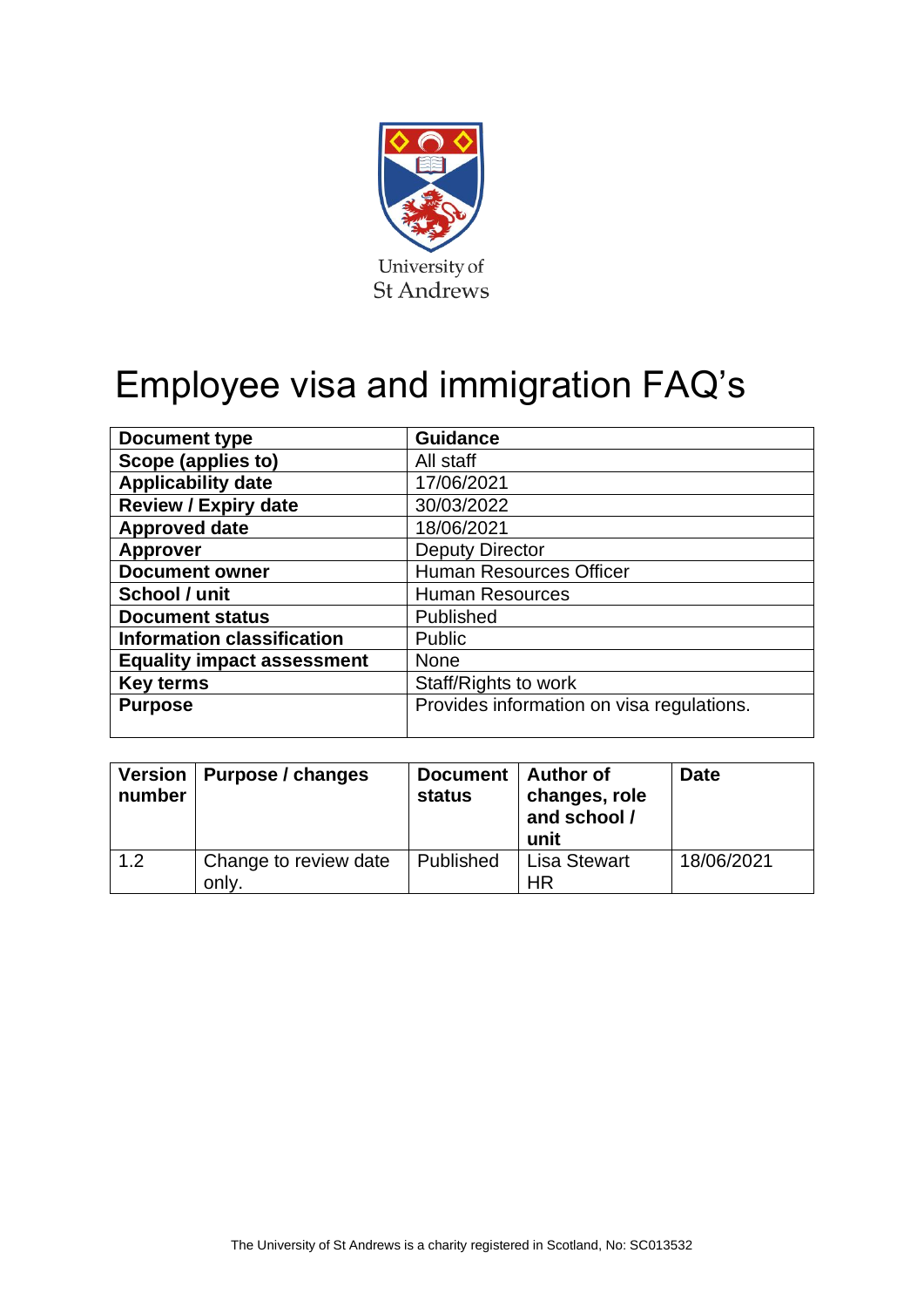# **Table of contents**

| 3              |
|----------------|
| 3              |
| $\overline{4}$ |
| $\overline{7}$ |
| 8              |
| 8              |
| 9              |
| 9              |
| 10             |
| 11             |
| 11             |
|                |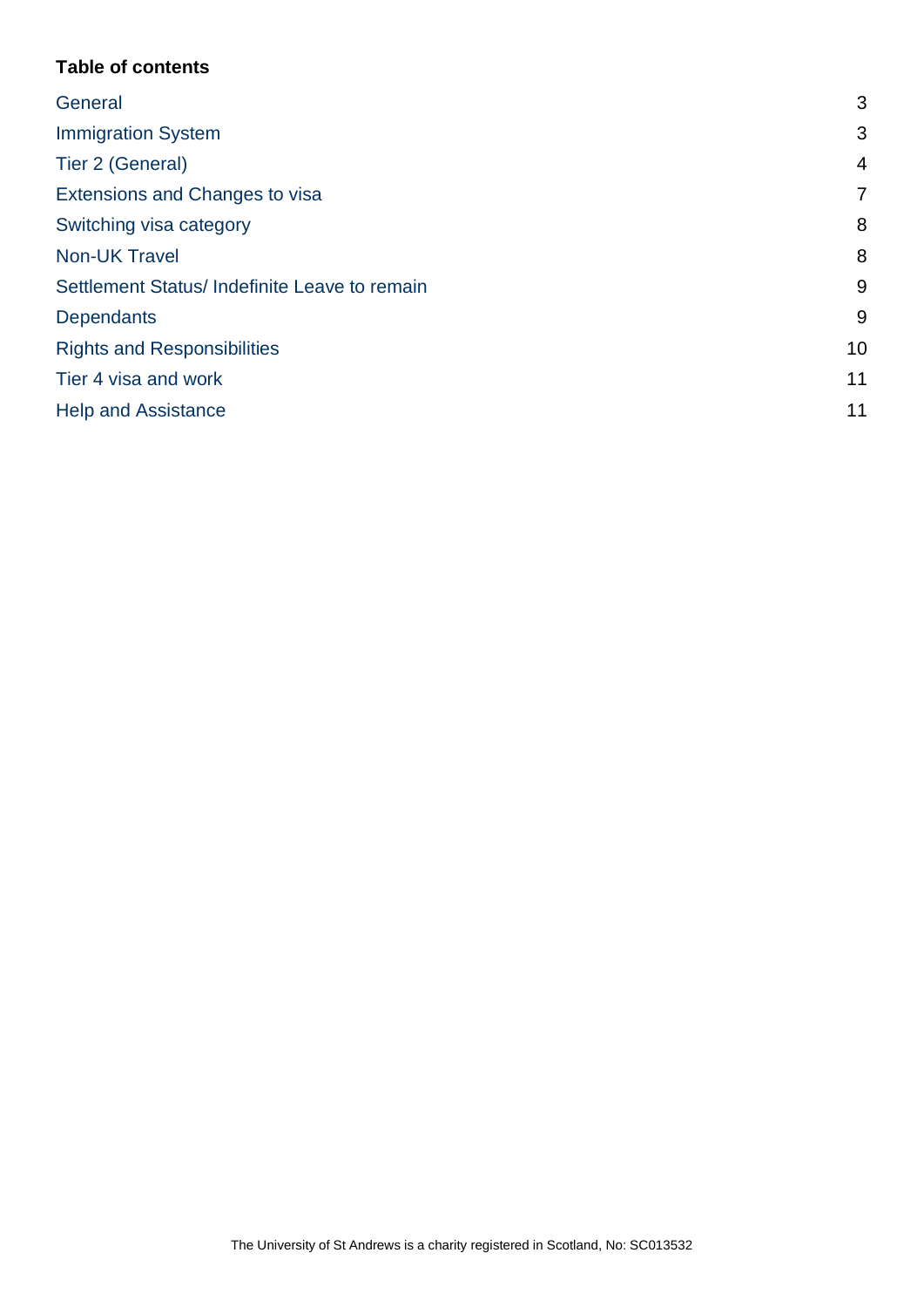These questions have been prepared to provide prospective and current employees with an overview of visa regulations and are a guide for general information only. It does not represent a full statement of immigration system and should not be relied upon in complex immigration cases. As a University employee *"your visa is your responsibility".* 

# <span id="page-2-0"></span>**General**

# **Do I need a visa to work at the University?**

All employees of the University are required to provide proof of their eligibility to work in the UK. All European Economic Area (EEA) and Swiss nationals have the right to work, live and study in the UK without restriction. Non- EEA migrants require a visa to work in the UK. All prospective employees must provide Human Resources with a copy of their visa or proof of entitlement to work in the UK before commencing employment at the University.

You can check if you need a visa at the following website - [https://www.gov.uk/check-uk-visa.](https://www.gov.uk/check-uk-visa)

#### **Which visa should I apply for?**

There are five 'tiers' of the Points Based System (PBS) which regulate visa for non-EEA nationals. In addition, there are number of visa categories that sit out with PBS which grant an individual the right to work in the UK. However, these categories such as a UK Ancestry visa, the Right of Abode or an EEA Family Permit, have strict eligibility criteria. Human Resources will advise on the most appropriate visa route for a non-EEA migrant to obtain the entitlement to work at the University in line with their contract arrangements.

For the most up-to-date information on how to apply for a visa please refer to the UKVI website – [https://www.gov.uk/browse/visas-immigration.](https://www.gov.uk/browse/visas-immigration)

# <span id="page-2-1"></span>**Immigration System**

#### **What are the five tiers of the PBS?**

The 5 tier points-based system regulates entry into the UK to work or study. The system separates applicants into five 'tiers' based on their purpose of entry into the UK and in order to be eligible for a visa reach a point score above a minimum threshold to be awarded a visa. The minimum number of points required varies for each tier.

#### **Can I apply for under any tier of the Points Based System?**

No, there are strict requirements for each tier, and you should only apply for the tier most appropriate to the purpose of your time in the UK.

The five tiers in the points-based system are currently:

**Tier 1**: High-value migrants

- **Tier 2**: Skilled workers
- **Tier 3**: Low-skilled workers (currently suspended)
- **Tier 4**: Students
- **Tier 5**: Temporary workers

Further details can be found at<http://www.st-andrews.ac.uk/staff/policy/immigration/> or [https://www.gov.uk/check-uk-visa.](https://www.gov.uk/check-uk-visa)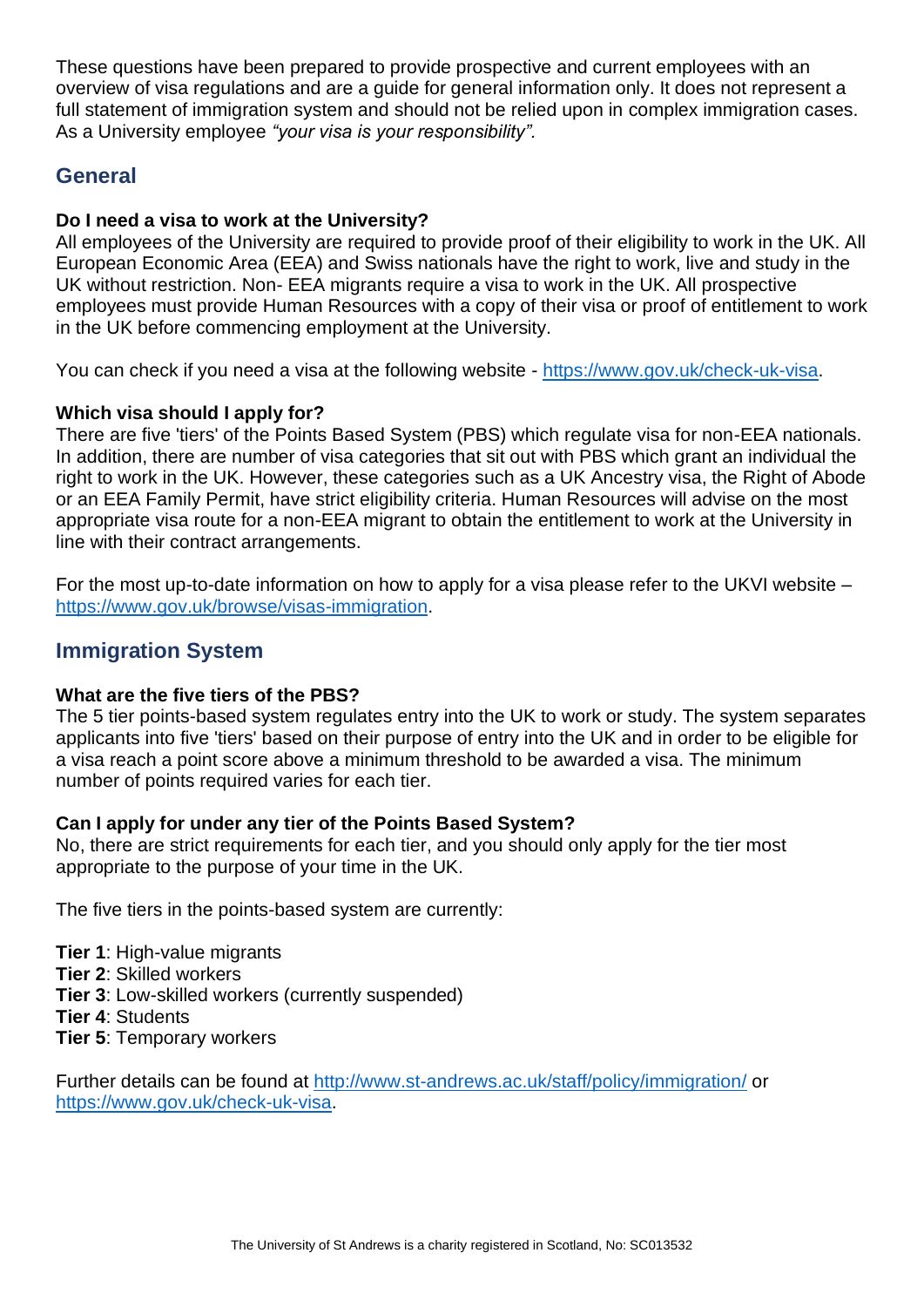# **What are the various employment tiers of the PBS?**

Each tier is split into sub-categories; the most appropriate for employment at the University are detailed below.

# **Tier 1- High-value migrants**

Tier 1 (Exceptional Talent)

This sub-category is available for exceptional people in the science, engineering, humanities, medicine, digital technology, and the arts who wish to enter the UK. People may apply to enter the UK through this route if they can demonstrate to be world leaders in their field (exceptional talent); or demonstrate the potential to become world leaders in their fields (exceptional promise).

There are an annual limit of 1000 places per annum and applicants should apply directly to UKVI. Applicants need to be endorsed by a competent body (Arts Council England, British Academy, Royal

Academy of Engineering, Royal Society or Tech City UK) in order to apply for a visa. Further details

can be found at [https://www.gov.uk/tier-1-](https://www.gov.uk/tier-1-%20exceptional-talent) exceptional-talent.

# **Tier 1 (General)**

This sub-category is only open to current Tier 1 (General) migrants for an extension for their visa. Further details can be found at [https://www.gov.uk/tier-1-general.](https://www.gov.uk/tier-1-general)

# **Tier 2 - Skilled worker**

#### Tier 2 (General)

This sub-category is linked to specific employment and migrants who have a job offer. An applicant must meet specific requirements about the type of job, prospective salary, and qualifications. Individuals will also need to meet English language and financial maintenance requirements. Sponsorship form a licence UKVI sponsor is required in order to apply for Tier 2 visa. Further details can be found at [https://www.gov.uk/tier-2-general.](https://www.gov.uk/tier-2-general)

# **Tier 5 – Temporary Workers**

#### Tier 5 (Government Authorised Exchange)

This sub-category is limited to the University's sponsorship arrangements under the Government Authorised Exchange scheme for sponsored researchers working on hosted research projects. This route is not designed to fill job vacancies within the University. Further details can be found at [https://www.gov.uk/tier-5-government-](https://www.gov.uk/tier-5-government-%20authorised-exchange.) authorised-exchange.

#### **Tier 5 (Youth Mobility Scheme)**

This sub-category is only open to migrants from countries that have a special reciprocal agreement with the United Kingdom. The Youth Mobility Scheme is for young people who want to live, work and travel in the United Kingdom for a period of up to two years. Further details can be found at [https://www.gov.uk/tier-5-youth-mobility.](https://www.gov.uk/tier-5-youth-mobility)

# <span id="page-3-0"></span>**Tier 2 (General)**

#### **What is Tier 2 visa?**

Tier 2 is for non-EEA Migrants coming to the United Kingdom with a job offer to fill a position that cannot be filled by a settled worker. Tier 2 is the most common route for non-EEA migrants to work at the University. In visa applications, points are awarded according to the completion of the Resident Labour Market Test, the applicant's prospective salary, English language ability and maintenance funds.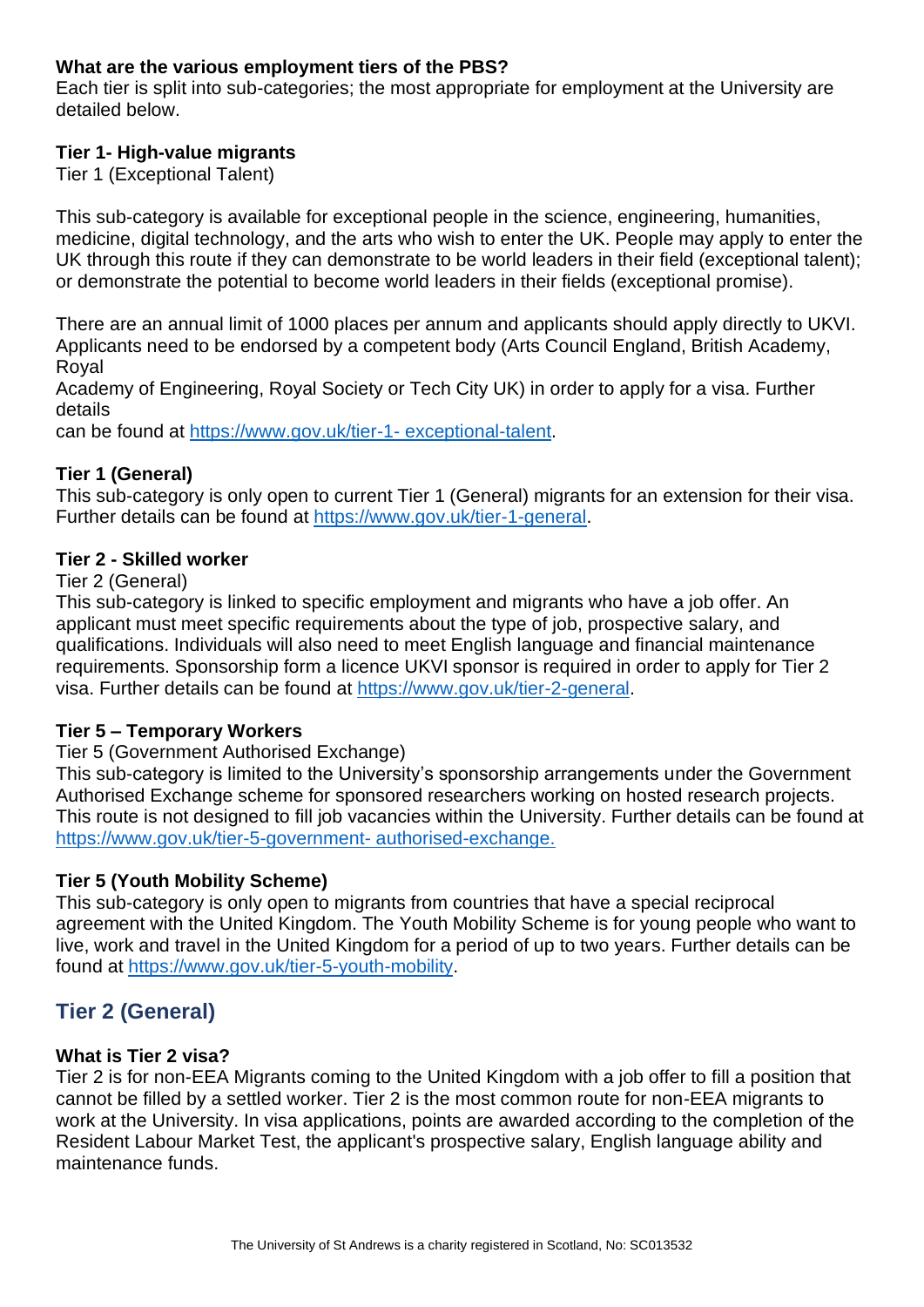# **How do I get a Tier 2 visa?**

In order to get a Tier 2 visa, the University must satisfy the Resident Labour Market Test and then assign a Certificated of Sponsorship. On receipt of the Certificate of Sponsorship it is your responsibility to apply for a Tier 2 visa. Details can be found at [https://www.gov.uk/tier-2-general.](https://www.gov.uk/tier-2-general) When you apply you must prove that you can satisfy the English language ability and have enough maintenance (available funds) to support yourself.

# **What is the Resident Labour Market Test (RLMT)?**

The RLMT requires that the University advertise the position for a minimum of 28 days on suitable media to ensure that no suitably qualified settled workers are displaced by migrant workers. If the University carries out the RLMT and can show that there are no suitable qualified settled workers to fill the job; or an exemption applies then the University can assign a Tier 2 Certificate of Sponsorship. The requirements for a RLMT can be waived provided one of the limited exemptions can be satisfied.

# **What are the exemptions to the RLMT?**

The exemptions to the RLMT are:

- \* Extending a visa and continuing to work in the same occupation and for the same sponsor
- \* The job is on the UKVI Shortage occupation list
- \* Post Study Work, if migrant to be sponsored has, subject to strict criteria:
	- − *Valid Tier 1 (PSW), Tier 1 (Graduate Entrepreneur) visa*
	- − *Valid Tier 4 visa & received results confirming Bachelor/Masters*
	- − *Completed 12 months' study towards UK PhD*

\* Any job with a salary of £153,500 per annum or above

\* Supernumerary Research Positions where the migrant is explicitly named on research funding

If one of the above is satisfied, then the University does not have to conduct the RLMT.

#### **What is a Certificate of Sponsorship?**

In order to apply for a Tier 2 visa, the applicant must have a Certificate of Sponsorship assigned by the University otherwise their visa applications will automatically be rejected. Certificates of Sponsorship can only be assigned where the University has satisfied the RLMT or an exemption applies. A Certificate of Sponsorship is not a paper certificate but a 'virtual document', which contains a unique reference number. The University must give this reference number to migrant as it forms a key part of their application for permission to come to the UK if they are overseas (known as 'entry clearance'), or permission to stay in the UK if they are already here (known as 'leave to remain').

Please note a Certificate of Sponsorship will only be assigned to the prospective or current employee. Dependents do not require a Certificate of Sponsorship.

**What is the difference between a Restricted and Unrestricted Certificates of Sponsorship?** 

The UKVI has implemented a UK-wide annual limit on the number of Certificates of Sponsorship available under Tier 2 (General). The total number of Certificates of Sponsorship available for jobs to be filled by migrants entering the United Kingdom from overseas is 20,700 per year. These are referred to as Restricted Certificates of Sponsorship and involve the University applying to the UKVI for permission to assign a Certificate of from a monthly allocation. Restricted Certificates of Sponsorship only apply to migrants submitting their visa application overseas and entering the UK.

However, within Tier 2 (General), the following circumstances will be exempt from the annual limit and these are Unrestricted Certificates of Sponsorship. These apply to extensions to current Tier 2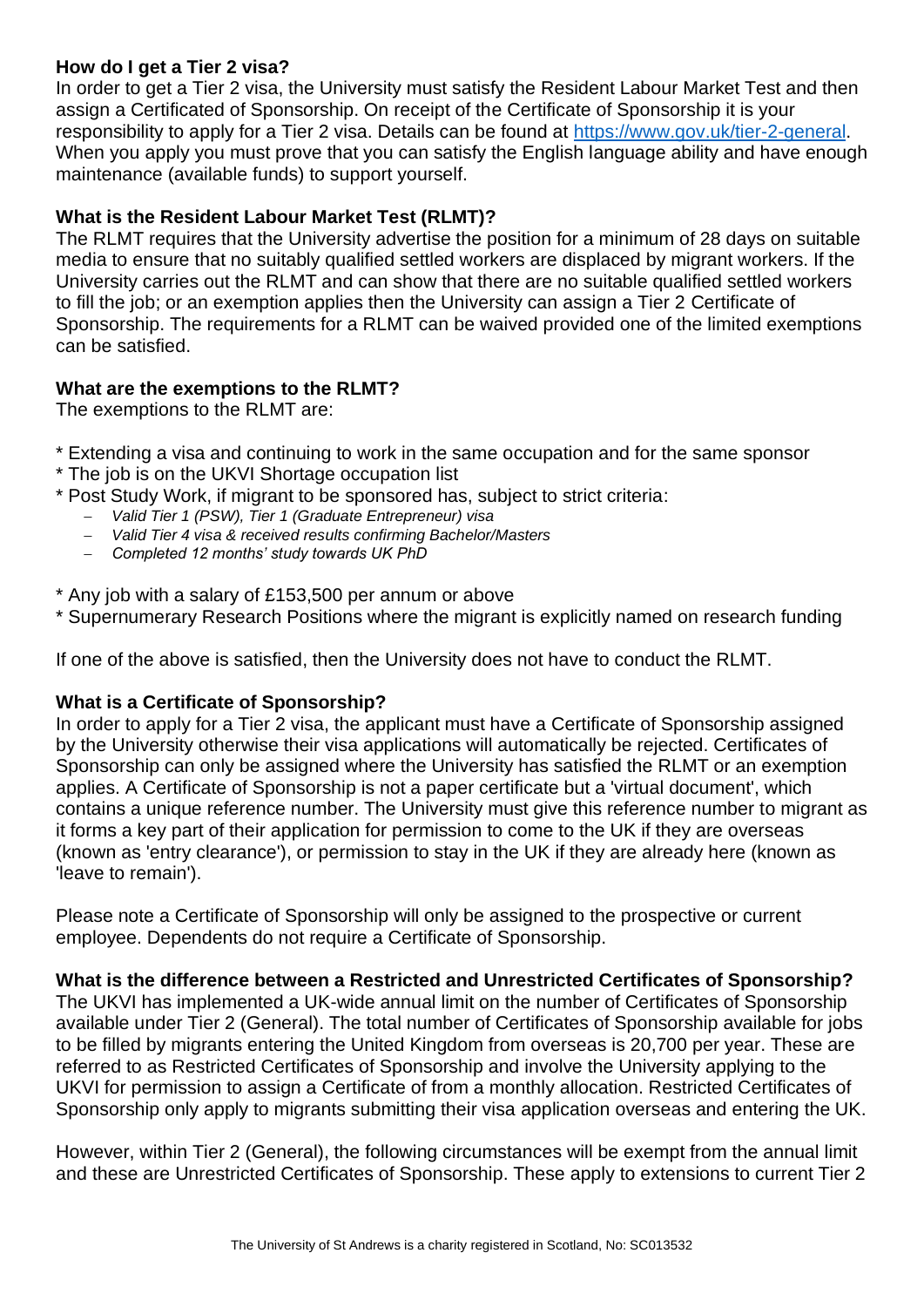visas within the UK; visa applications due to changes of employment or migrants switching immigration category; or new hires earning over £153,500 per annum (as at April 2014).

# **How long can I stay in the UK on a Tier 2 visa?**

The maximum permitted time on a Tier 2 visa is six years. Migrants who wish to remain in the UK to work beyond six years must apply for settlement if they are eligible to do so. Those who are not eligible to apply for settlement will be required to leave the UK after six years.

# **What is the Tier 2 Cooling off period?**

To prevent repeat grants of Tier 2 leave, the UKVI introduced a "cooling off period". This means if a Tier 2 Migrant leaves the UK then the earliest they can apply for a new Tier 2 visa is 12 months after their last leave as a Tier 2 migrant expired or the date the visa was curtailed. This applies even if the RLMT has been conducted. Migrants in this situation will be unable to apply for a Tier 2 visa for 12 months although they can apply for Tier 1 or another work visa provided the relevant eligibility criteria is met.

# **What funds are required for the maintenance check and how long must they be held for?**

Evidence needs to be provided that you have £945 (April 2014) of available funds which must have been held for a minimum of three months immediately before the date of application. You will also need evidence of an additional £630 per dependent who is accompanying you to the UK.

Alternatively, if needed, the University of St Andrews can certify the maintenance for the migrant and their dependants for the first month of their employment.

#### **How can I prove I have the necessary standard of English?**

There are three ways that you can meet the English Language requirement:

\* A national of a predominantly English-speaking country.

\* Pass an English language test. You will need to pay for any English language test you need to take; this will not be paid for by the University.

\* Hold a degree that was taught in English and is equivalent to a United Kingdom Bachelor's degree or above.

You must provide the appropriate evidence along with your visa application.

#### **How many points do I need to obtain to be issued with a Tier 2 visa?**

You must score a total of 70 points in order to get a Tier 2 visa points. Points are available as follows:

- \* Assigned a certificate of sponsorship by UK Sponsor 30 points
- \* Appropriate prospective salary as set by the UKVI code of Practice– 20 points
- \* English language ability 10 points
- \* Maintenance 10 points

The Points Based calculator allows you to calculate how many points you may get, and indicates whether you may be eligible to work in the UK under the points-based system – <https://www.points.homeoffice.gov.uk/gui-migrant-jsf/SelfAssessment/SelfAssessment.faces>

Please note the calculator does not guarantee that a visa will be issued by UKVI.

**Do I need to undertake a Tuberculosis (TB) pre-screening before applying for my visa?**  There are a growing number of countries considered to have a high incidence of tuberculosis whose nationals must provide a valid medical certificate issued by an approved medical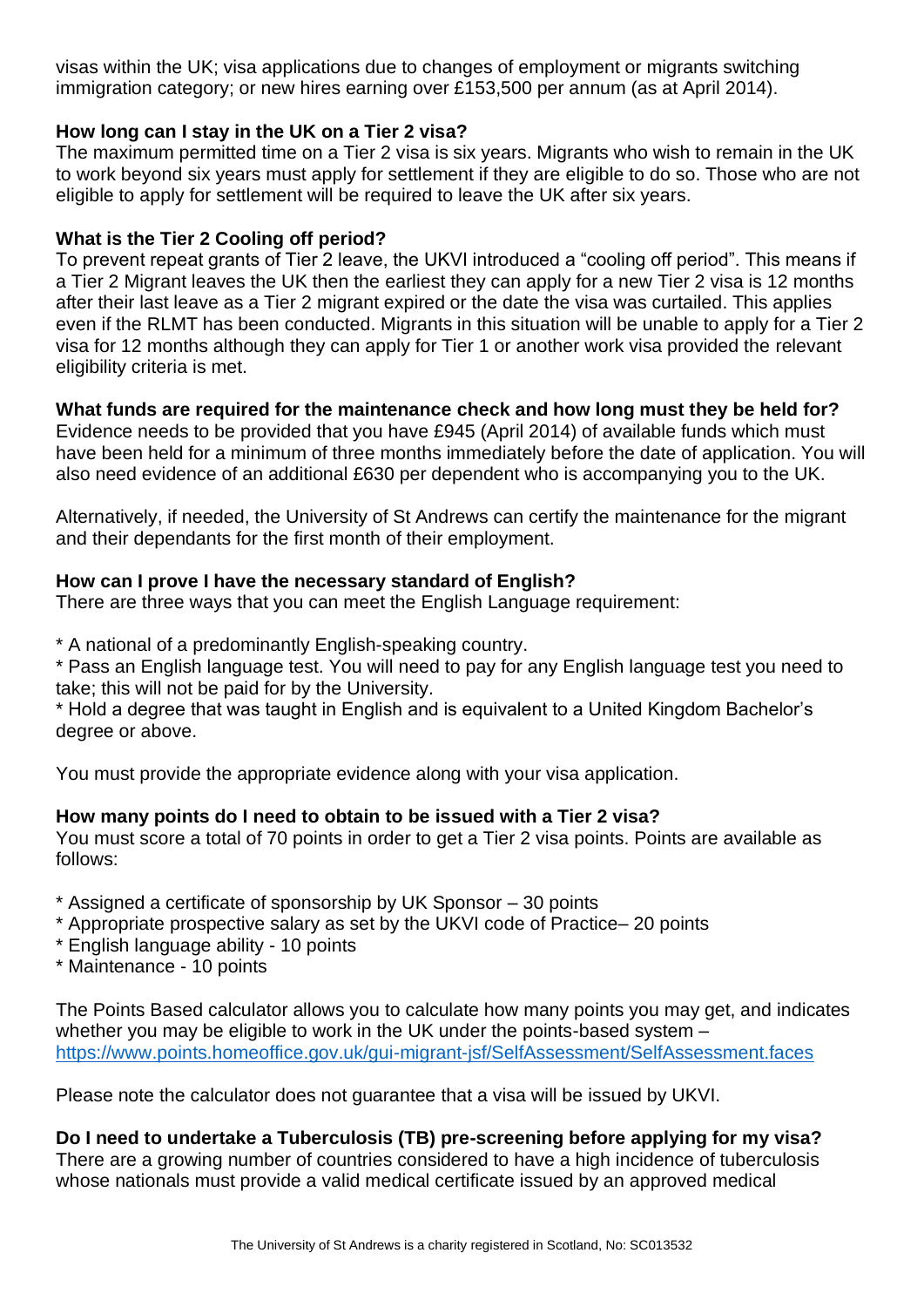practitioner. This confirms that they have undergone screening for active pulmonary tuberculosis (TB) and that they have been diagnosed as being free from active pulmonary tuberculosis if they are applying to come to the UK for more than six months.

It is important that if you are applying from countries where TB pre-screening is required that you are tested as soon as possible in advance of your application as additional tests and/or treatment will significantly delay your application to come to the UK.

Please refer to the UKVI website for country-specific information to determine whether TB prescreening is required and for full details in relation to the process and testing for dependants (including children).

#### **How much will it cost to apply for a visa / entry clearance?**

The cost of the Certificate of Sponsorship is paid directly to the UKVI by Human Resources. It is your responsibility of to submit and pay for the visa application. The University will reimburse the visa application fee as per our Immigration Reimbursement Policy which can be found at [http://www.](http://www/)st-andrews.ac.uk/staff/policy/immigration/costs/.

The current cost of visas can be found at [https://www.gov.uk/government/publications/visa](https://www.gov.uk/government/publications/visa-regulations-revised-table)[regulations-revised-table](https://www.gov.uk/government/publications/visa-regulations-revised-table)

# <span id="page-6-0"></span>**Extensions and Changes to visa**

#### **How do I extend my Tier 2 visa if I'm in the UK?**

If you have been offered an extension to your contract or you have an open ended contract, then you can extend your visa to continue working in the UK. The process involves the University assigning an Unrestricted Certificate of Sponsorship. The RLMT is not required as you are continuing to work in the same occupation and for the same sponsor. Upon receipt of the Certificate of Sponsorship it is your responsibility to apply to the UKVI for an extension to your current visa. You must ensure that your application is submitted before your current visa expires.

Further details can be found at [https://www.gov.uk/tier-2-general/extend-your-visa.](https://www.gov.uk/tier-2-general/extend-your-visa)

#### **I want to change jobs; will this affect my visa?**

If you are currently in the UK under Tier 2 and you change employers, you must make an application to UKVI to update your visa. The application must be supported by a new Certificate of Sponsorship assigned by the new sponsor in line with Tier 2 requirements. You are unable to commence work at your new sponsor until UKVI have approved your new visa application.

If you currently have a Tier 2 visa and want to change jobs within the University, then you may need to make a visa application supported by a new Certificate of Sponsorship to update your visa. If you are continuing to work in a new job within the same SOC code quoted on your current Certificate of Sponsorship, then you do not have to make a new application. For example, if you are changing from a Lecturer to Professor then you do not need to update your visa as these occupations are in the same SOC code. If you are changing occupations and will still be employed by the University but your new job is in a different SOC code, you must make a new application after the completion of a Resident Labour Market Test. For example, if you are changing from a Research Fellow to Lecturer then you need to update your visa as these occupations are in different SOC codes.

If you are considering changing jobs and are unsure of the requirements to update you visa, please contact Human Resources.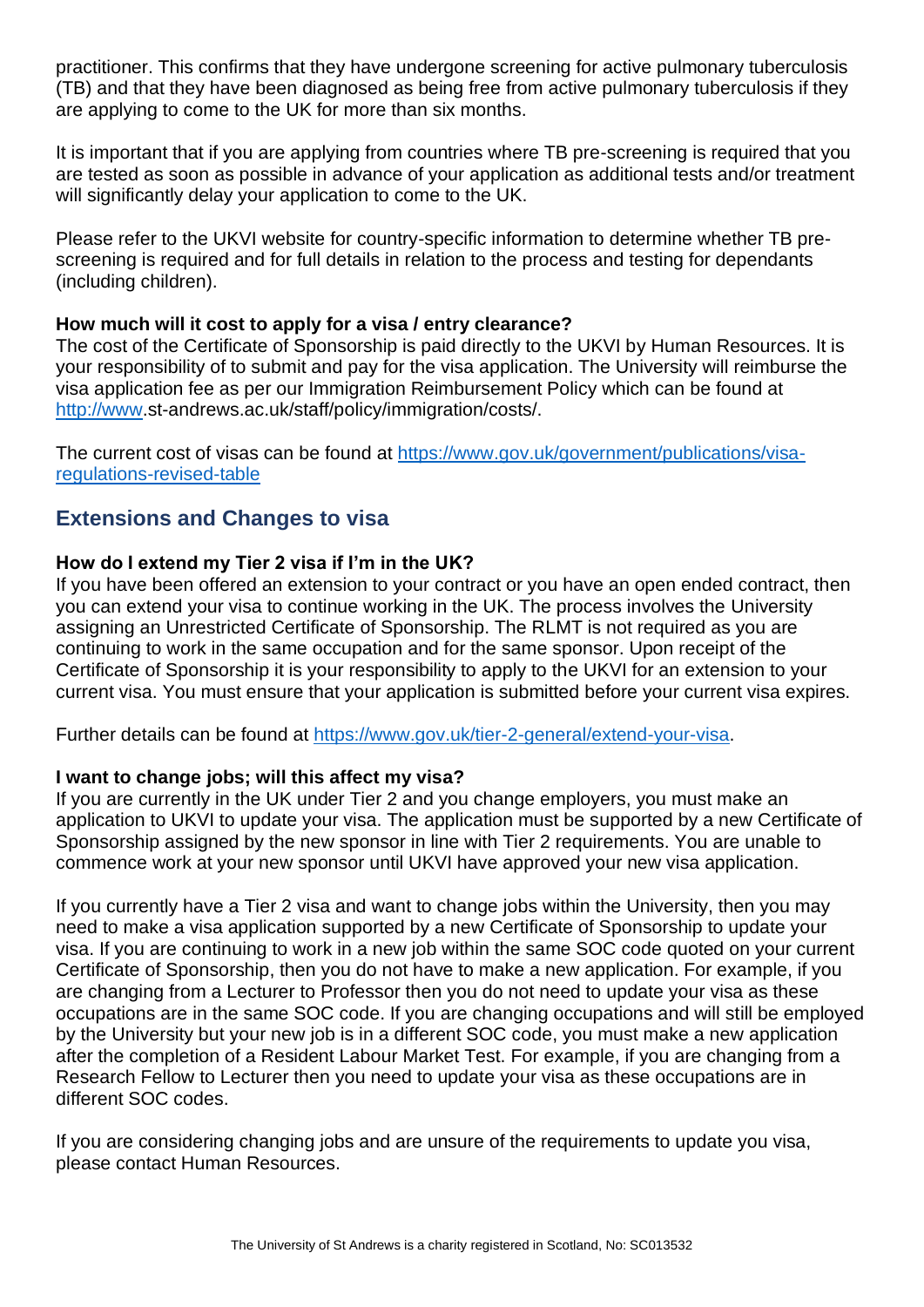### **I don't have a Tier 2 visa, but I need to extend my visa to continue working at the University. How do I extend my current visa?**

If you need to extend your visa, then you should apply to the UKVI for an extension. The relevant extension process will be detailed on the UKVI website and if you have any questions please contact Human Resources to discuss the process. You may be eligible to switch into another immigration category. It is your responsibility to submit an application to continue working at the University.

# **My visa has already expired, and I am still in the UK, what should I do?**

You should contact Human Resources or UKVI immediately for advice and further information.

# <span id="page-7-0"></span>**Switching visa category**

#### **I think I'm eligible for a different immigration category?**

If you think that you are eligible for a different immigration category, other than Tier 2, then please contact Human Resources to discuss. Any visa that you obtain must give you the right to work at the University.

# **I'm in the UK can I switch to another immigration category?**

There are strict rules about switching from one immigration category to another; this depends on your current category, the category you wish to move into and the specific category rules. UKVI rules may prevent you switching immigration categories while in the UK, which means that you must make submit application from overseas. For further information please see guidance on the UKVI website or contact Human Resources.

# <span id="page-7-1"></span>**Non-UK Travel**

# **I want to travel to another country; do I need a visa?**

The visa requirements for countries outside the United Kingdom will depend on a number of factors including nationality, length of stay and activities conducted during your stay. Anyone traveling outside the United Kingdom should check the visa requirements with the countries embassies/consulates before traveling. Human Resources can provide general advice using freely available online resources, but it is the responsibility of the employee to obtain the correct visa for any travel.

#### **I want to travel to a Schengen country; do I need a Schengen Visa?**

The Schengen area includes 25 European countries which have decided to remove all internal border controls. You do not need an individual visa for each country, and you do not have to show your passport when crossing borders between countries within the Schengen area. However, at the area's external boundaries - the borders with non- Schengen area countries - all travel documents are carefully checked.

Schengen area countries have strict border controls for travellers crossing the external borders of the single travel zone Bulgaria, Romania, Cyprus, Ireland and the UK are outside the borderless Schengen area. These five countries have their own rules for issuing short-stay visas. Most non-European nationals will need a Schengen visa to visit Europe. If your nationality requires a visa to enter any of the Schengen countries, then you should apply for a Schengen visa before travelling.

For further information please see [http://www.schengenvisa.cc/.](http://www.schengenvisa.cc/)

#### **Where can I get a letter confirming employment for my visa application?**

If you require a letter to confirming your employment for a visa application, then please contact Human Resources via humres@st-andrews.ac.uk.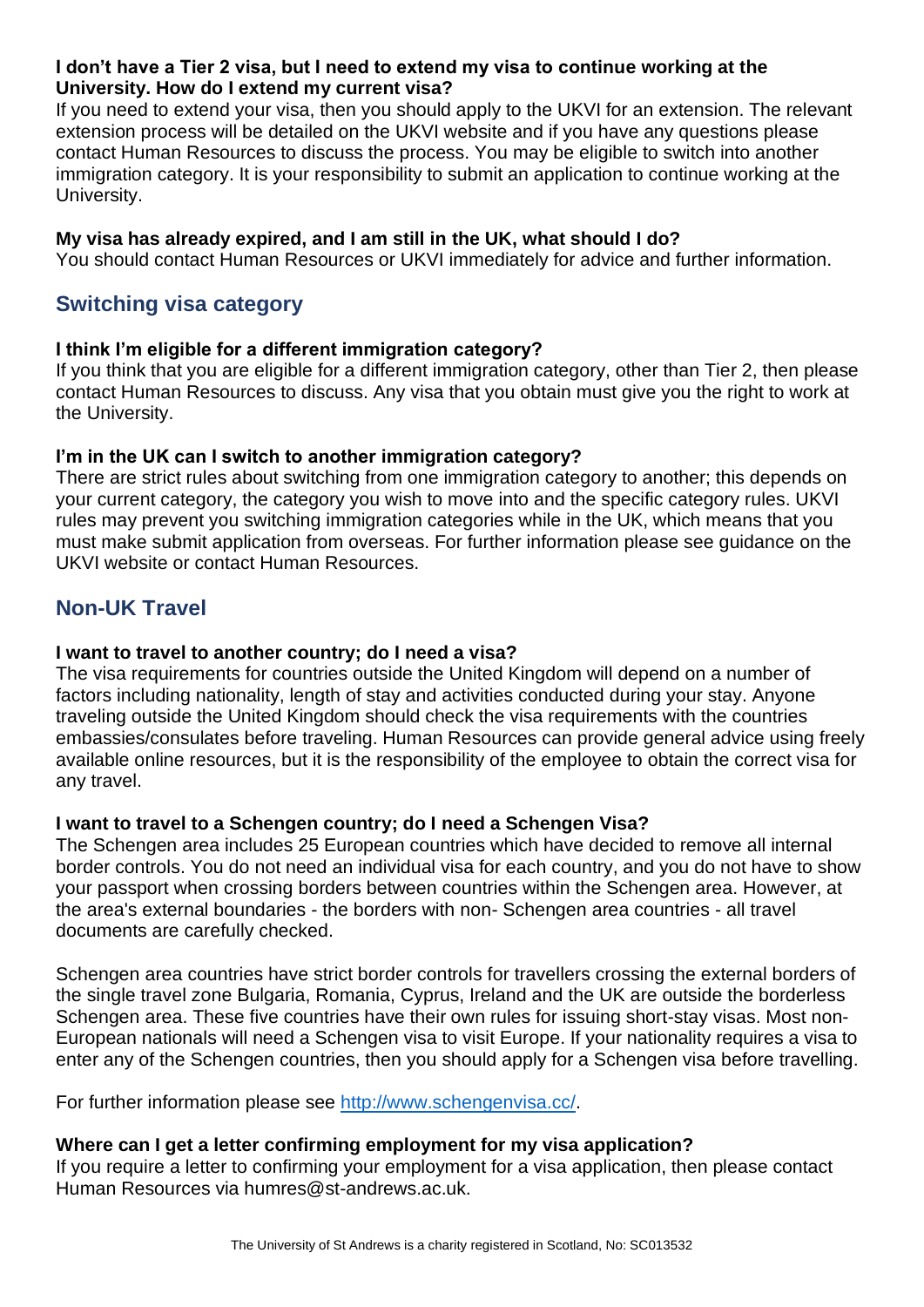# <span id="page-8-0"></span>**Settlement Status/ Indefinite Leave to remain**

# **When can I apply for Settlement Status/ Indefinite Leave to remain?**

A non-EEA national may apply for permanent residency in the UK (settlement status or indefinite leave to remain) once the individual has been continuously employed in the UK for at least five years. It is the individual's responsibility to make such an application, however the University can provide advice and any necessary supporting documents. Human Resources will notify the employee before they are eligible for Settlement based on their employment at the University of St Andrews. If you have work elsewhere in the UK, then you may be eligible to apply for settlement prior to five years' service at the University; if so please contact Human Resources.

#### **What are the requirements for settlement?**

You can apply for settlement while in the UK on a Tier 2 visa if you meet the following:

\* Hold a valid a Tier 2 (General) visa and applying before it expires.

\* Been living and working in the UK for 5 years and spent no more than 180 days outside the UK in any 12-month period.

\* The University still needs you for your job.

\* You get paid the relevant salary listed in the Codes of Practice or the earnings threshold whichever \* is relevant.

- \* You have passed the Life in the UK Test.
- \* Passed and hold a valid English language test, if required.

Once you have obtained Settlement, then you are free from immigration control and can work without restriction in the UK.

#### **What is the earnings threshold for Settlement?**

You may apply for settlement in line with the requirement above, however with effect from 6th April 2016, if you are applying for settlement from Tier 2 and you entered under Tier 2 under the rules in force from 6th April 2011 you must be meet the earnings threshold. Migrants must be at least £35,000 per annum from April 2016 (£35,500 from April 2018 and £35,800 from April 2019) or the appropriate rate in the relevant UKVI Code of Practice, whichever is higher.

Please note that migrant workers who are in PhD level roles such as Research Fellows and Lecturers are exempt from the earnings threshold for settlement, although you must still be paid at least the appropriate rate for the occupation. Individuals who do not apply for or obtain settlement must leave the UK on expiry of their leave and will be subject to the Tier 2 cooling off period.

#### **When can I apply for citizenship?**

As a non-EEA migrant, you can only apply for citizenship once you have held indefinite leave to remain for 12 months. There is no requirement to obtain citizenship to continue working in the UK and it is your responsibility to apply for citizenship. The University will not reimburse the cost of obtaining citizenship. Further details can be found at [https://www.gov.uk/becoming-a-british](https://www.gov.uk/becoming-a-british-citizen)[citizen.](https://www.gov.uk/becoming-a-british-citizen)

# <span id="page-8-1"></span>**Dependants**

#### **Can me dependants accompany me to the UK?**

Your family members (dependants) can accompany you to the UK. Dependants are required to apply for their visa and meet the relevant requirements for that visa category.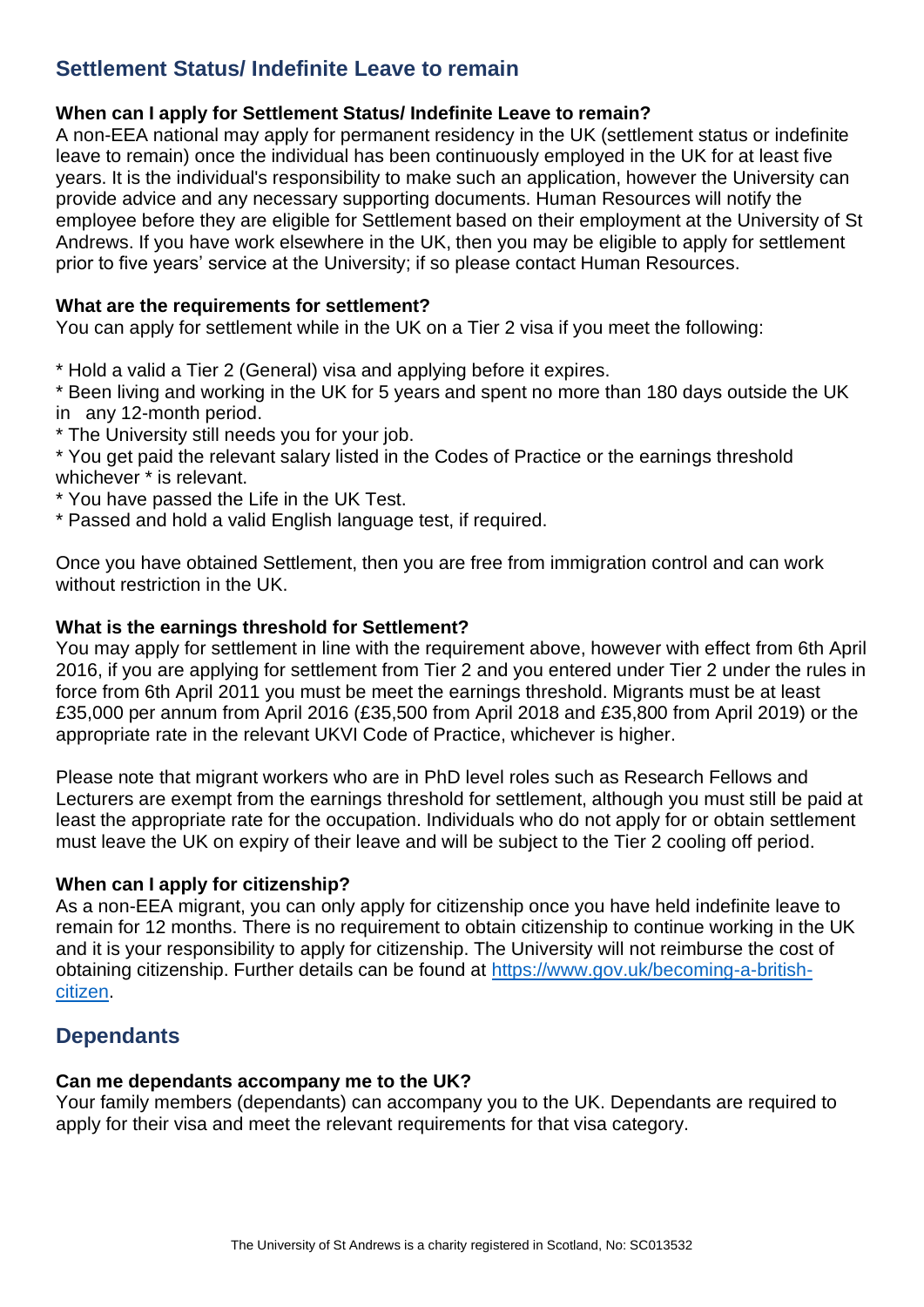# **Can my elderly relatives come to the UK as my dependants under Tier 2?**

Adult and elderly dependants can only settle in the UK when it can be demonstrated that they need a level of care which can only be provided by a relative in the UK. More information on Tier 2 dependants is available on the UKVI website.

# **Can my dependants work in the UK?**

Dependants can work provided their visa does not have any restrictions on their employment here.

# **I'm on a Tier 2 and my baby has recently been born in the UK; what are the immigration options open to us?**

Having a baby does not adversely affect your visa, although you will not be able to claim child benefit while on a Tier 2 visa. Birth in the UK does not automatically make a baby a British citizen. The baby needs to have a parent with British citizenship or settled status in the UK in order to be born British. If your baby is not a British citizen, it is quite lawful for him or her to remain in the UK without making an immigration application. The baby will need immigration permission to re-enter the UK after any travel abroad. You therefore can either apply for your baby's Tier 2 dependant visa after their birth; apply overseas for your baby's Tier 2 dependant's visa before you re-enter the UK or include your baby as a dependant when you extend your visa. Further details can be found at [https://www.gov.uk/tier-2-general/family-members.](https://www.gov.uk/tier-2-general/family-members)

# <span id="page-9-0"></span>**Rights and Responsibilities**

# **What are my rights and responsibilities while in the UK on a Tier 2 visa?**

While you are in the UK you must:

- \* Comply with all the conditions of your visa
- \* Only undertake supplementary employment if your visa conditions allow it
- \* Ensure the University has your most up-to-date contact information
- \* Inform the University of any absences from work
- \* Provide the University with a copy of your passport and visa
- \* If required register with the police
- \* Not claim any public funds
- \* Inform the University if you switch visa category

# **Do I need a National Insurance Number?**

To work in the UK, you need a National Insurance number. You must apply for one as soon as you start work, the University can provide assistance to obtain a National Insurance number. You will pay National Insurance contributions to build up your entitlement to certain state benefits, including the State Pension. The exact amount you pay will depend on your annual salary.

#### **Can I claim benefits while in the UK?**

No, you will not be eligible for public funds during your time in the UK as a Tier 2 migrant. Public funds are defined as income-related benefits paid by the state. Public funds include a range of benefits that are given to people on a low income including, but not limited to, income support, child tax credit, child benefit, council tax benefit, carer's allowance or disability living allowance. Benefits paid as a result of your employment contributions, such as the state pension, incapacity benefits or statutory maternity pay are not considered to be public funds.

Claiming public funds when you are not eligible is considered to be benefit fraud and it is a criminal offence.